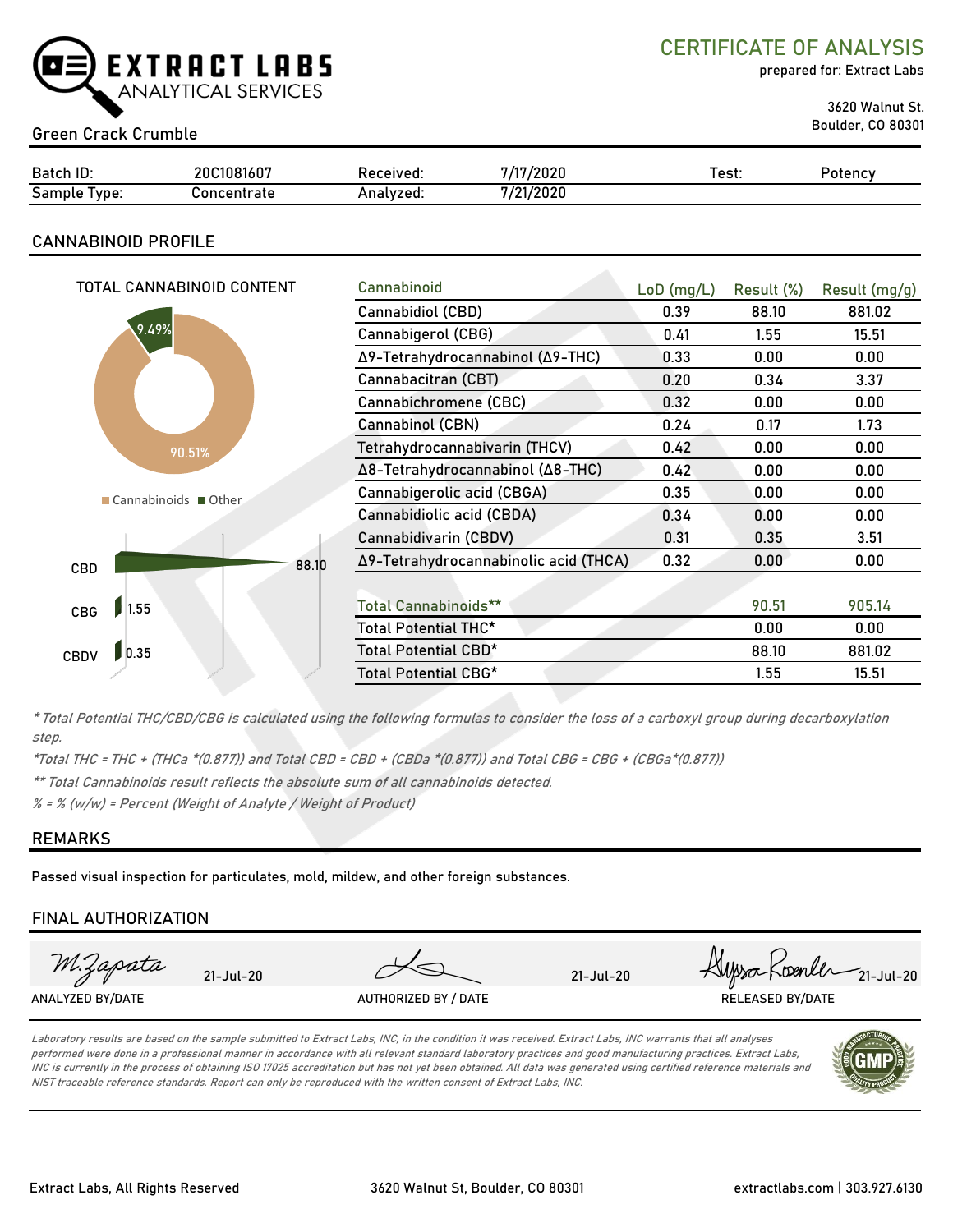

CERTIFICATE OF ANALYSIS

prepared for: Extract Labs

 3620 Walnut St. Boulder, CO 80301

# Green Crack Crumble

| Batch ID:                | 20C1081607  | Received: | 7/17/2020 | Test: | <b>Residual Solvents</b> |
|--------------------------|-------------|-----------|-----------|-------|--------------------------|
| Sample Type:             | Concentrate | Analyzed: | 7/22/2020 |       |                          |
| <b>RESIDUAL SOLVENTS</b> |             |           |           |       |                          |

| <b>SOLVENT</b>           | <b>REPORTABLE RANGE</b> | <b>RESULT</b> (ppm) |
|--------------------------|-------------------------|---------------------|
| Acetone                  | 100-1000                | 0.00                |
| Acetonitrile             | 100-1000                | 0.00                |
| Benzene                  | $0.2 - 4$               | 0.00                |
| <b>Butanes</b>           | 100-1000                | 0.00                |
| Ethanol                  | 100-1000                | 0.00                |
| <b>Ethyl Acetate</b>     | 100-1000                | 0.00                |
| Heptane                  | 100-1000                | 0.00                |
| <b>Hexanes</b>           | $6 - 120$               | 0.00                |
| <b>Isopropyl Alcohol</b> | 100-1000                | 0.00                |
| Methanol                 | 100-1000                | 0.00                |
| Pentane                  | 100-1000                | 0.00                |
| Propane                  | 100-1000                | 0.00                |
| Toluene                  | $18 - 360$              | 0.00                |
| <b>Xylenes</b>           | 43-860                  | 0.00                |

#### REMARKS

Passed visual inspection for particulates, mold, mildew, and other foreign substances.

#### FINAL AUTHORIZATION

M.Zapata

22-Jul-20 22-Jul-20  $\mu$  22-Jul-20  $\mu$  22-Jul-20 ANALYZED BY/DATE AUTHORIZED BY / DATE AUTHORIZED BY / DATE RELEASED BY/DATE

Laboratory results are based on the sample submitted to Extract Labs, INC, in the condition it was received. Extract Labs, INC warrants that all analyses performed were done in a professional manner in accordance with all relevant standard laboratory practices and good manufacturing practices. Extract Labs, INC is currently in the process of obtaining ISO 17025 accreditation but has not yet been obtained. All data was generated using certified reference materials and NIST traceable reference standards. Report can only be reproduced with the written consent of Extract Labs, INC.